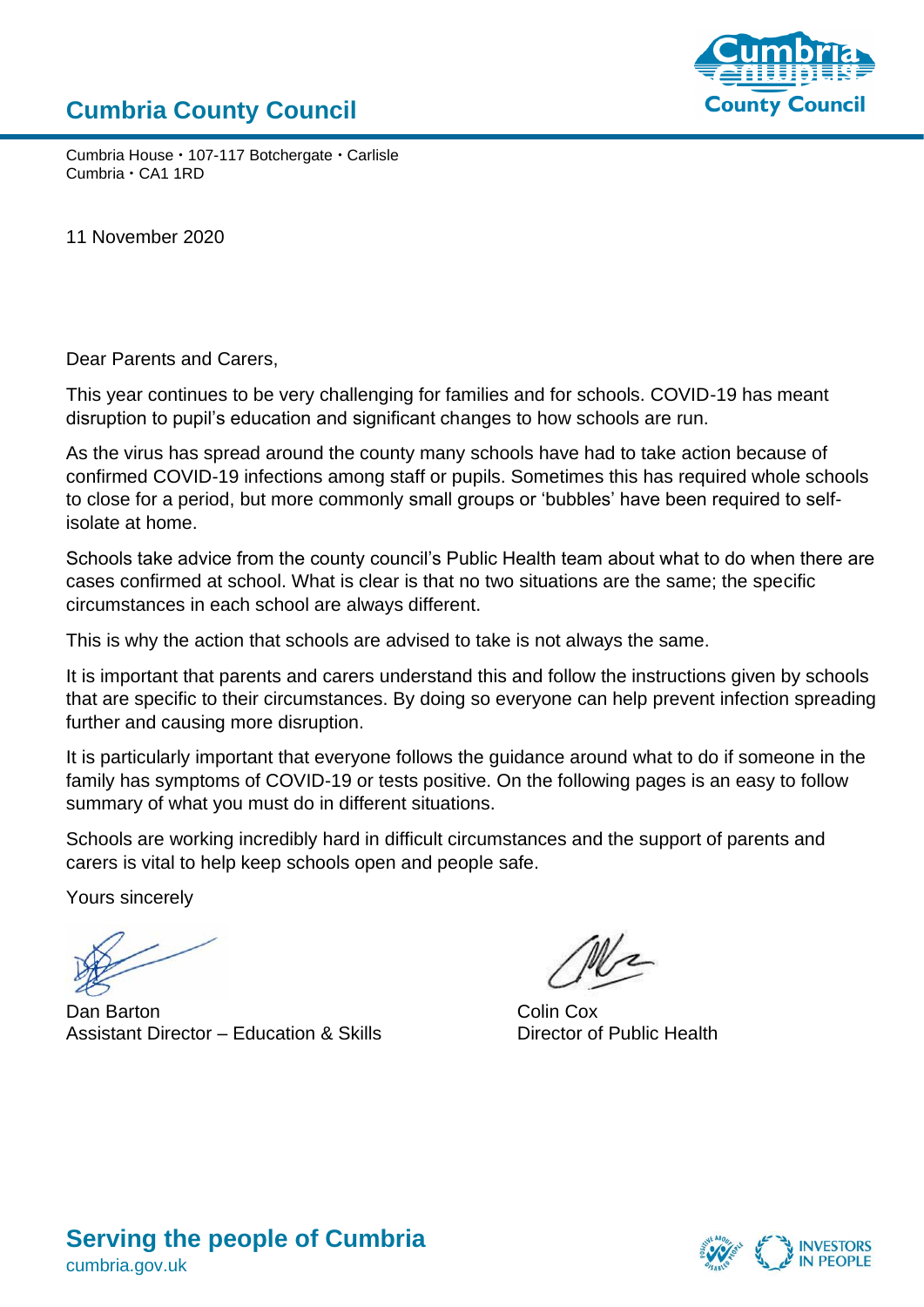## **COVID-19 (coronavirus) absence:** A quick guide for parents / carers

# Cumbria

| What to do if                                                                          | <b>Action needed</b>                                                                                                                                                                                                                                                                                                                                                                                              | <b>Back to school</b>                                                                                                                                                                                                                                                       |
|----------------------------------------------------------------------------------------|-------------------------------------------------------------------------------------------------------------------------------------------------------------------------------------------------------------------------------------------------------------------------------------------------------------------------------------------------------------------------------------------------------------------|-----------------------------------------------------------------------------------------------------------------------------------------------------------------------------------------------------------------------------------------------------------------------------|
| $$ my child<br>has COVID-<br>19<br>(coronavirus)<br>symptoms*                          | Child shouldn't attend school<br>٠<br>Child should get a test<br>٠<br>Whole household self-isolates<br>۰<br>while waiting for test result<br>Inform school immediately<br>۰<br>about test results                                                                                                                                                                                                                 | when child's test<br>comes back negative                                                                                                                                                                                                                                    |
| $$ my child<br>tests positive<br>for COVID-19<br>(coronavirus)                         | Child shouldn't attend school<br>٠<br>Child self-isolates for at least<br>٠<br>10 days from when<br>symptoms* started (or from<br>day of test if no symptoms)<br>Inform school immediately<br>٠<br>about test results<br>Whole household self-isolates<br>۰<br>for 14 days from day when<br>symptoms* started (or from<br>day of test if no symptoms) -<br>even if someone tests<br>negative during those 14 days | when child feels<br>better, and has been<br>without a fever for at<br>least 48 hours<br>They can return to school<br>after 10 days even if they<br>have a cough or loss of<br>smell / taste. These<br>symptoms can last for<br>several weeks once the<br>infection is gone. |
| somebody<br>in my<br>household<br>has COVID-<br>19 (coronavirus)<br>symptoms*          | Child shouldn't attend school<br>٠<br>Household member with<br>٠<br>symptoms should get a test<br>Whole household self-isolates<br>٠<br>while waiting for test result<br>Inform school immediately<br>٠<br>about test results                                                                                                                                                                                     | when household<br>member test is<br>negative, and child<br>does not have<br>COVID-19 symptoms*                                                                                                                                                                              |
| somebody<br>in my<br>household<br>has tested<br>positive for COVID-19<br>(coronavirus) | Child shouldn't attend school<br>Whole household self-isolates<br>٠<br>for 14 days from day when<br>symptoms* started (or from<br>day of test if no symptoms) -<br>even if someone tests<br>negative during those 14 days                                                                                                                                                                                         | when child has<br>completed 14 days of<br>self-isolation, even if<br>they test negative<br>during the 14 days                                                                                                                                                               |

\* Most people with coronavirus have at least 1 of these symptoms:<br>•a high temperature (37.8°C or above. If you don't have a thermometer, feeling hot to the touch on your chest or back is a good indicator of a high temperature)

**COVERTS a good monetion of a might temperature)**<br>• a new, continuous cough (this means coughing a lot for more than an hour, or 3 or more coughing episodes in<br>• a loss or change to your sense of smell or taste